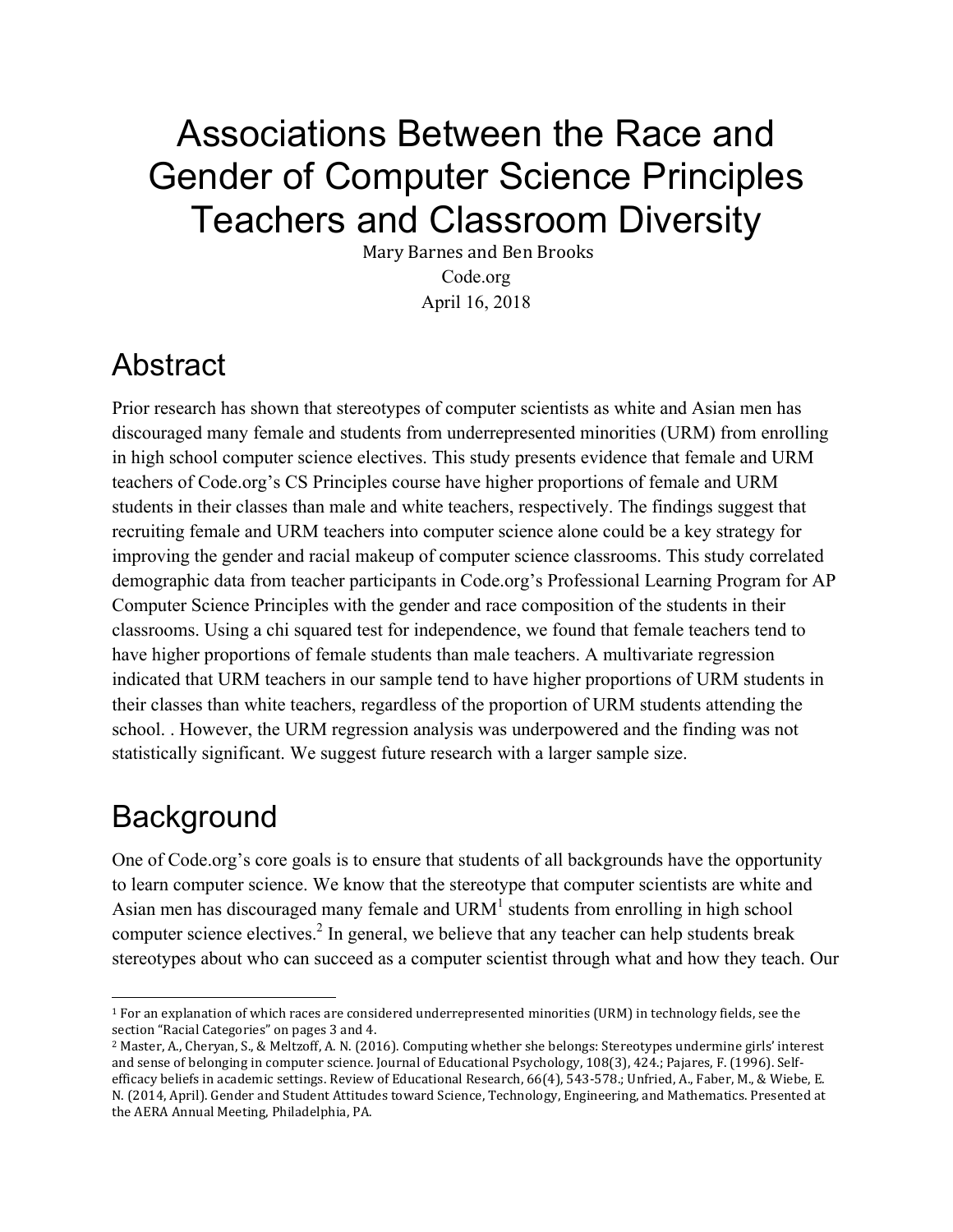professional learning workshops focus on issues of equity and emphasize equitable teaching practices along with strategies to recruit and support female and URM students.<sup>34</sup> That said, we are always seeking to understand other factors leading to higher female and URM student participation in computer science classes. Compelling research shows that female and URM students are more likely to achieve when they have same-gender and same-race teachers.<sup>56</sup> This led us to wonder whether the presence of a female or URM computer science teacher might correlate with more female and URM students enrolling in our CS Principles course, a high school elective that introduces students to the foundational concepts of computer science designed to meet the requirements of AP Computer Science Principles.

### Purpose

The purpose of this study is to determine if there are correlations between the race and gender of teachers in our CS Principles Professional Learning Program and the race and gender of their students. In order to determine if such correlations exist, we compared student demographic data across a variety of teacher groups. We had two hypotheses: 1) female teachers would have a higher proportion of female students in their classes than male teachers and, similarly, 2) teachers who identify their race as a URM race would have a higher proportion of URM students in their classes than white teachers, regardless of the URM makeup of their schools. Finally, we wanted to determine how the intersection of a teacher's race and gender correlated with the composition of their classrooms.

## Data

### Teacher Data – Code.org PLP Teachers

This study is based on demographic data collected from 392 teachers who met the following criteria:

<sup>3</sup> Any teacher is welcome to use Code.org's curriculum, but we try to prioritize space in our PLP for teachers who will make the most impact in recruiting female and URM students to their classrooms. One of the primary goals of our professional development is to increase teachers' confidence and willingness to teach computer science.

<sup>&</sup>lt;sup>4</sup> We must point out that offering computer science coursework alone is not enough. Teachers also need quality curriculum and professional support in order to help students achieve equity in computer science. Goode, J., Margolis, J., & Chapman, G. (2014). Curriculum is not enough: The educational theory and research foundation of the exploring computer science professional development model. Proceedings of the 45th ACM Technical Symposium on Computer Science Education, 493-498.

<sup>5</sup> Dee, T. (2004). Teachers, Race, and Student Achievement in a Randomized Experiment. Review of Economics and Statistics, 86(1), 195-210.

<sup>6</sup> Bottia, Stearns, Mickelson, Moller, & Valentino. (2015). Growing the roots of STEM majors: Female math and science high school faculty and the participation of students in STEM. Economics of Education Review, 45, 14-27.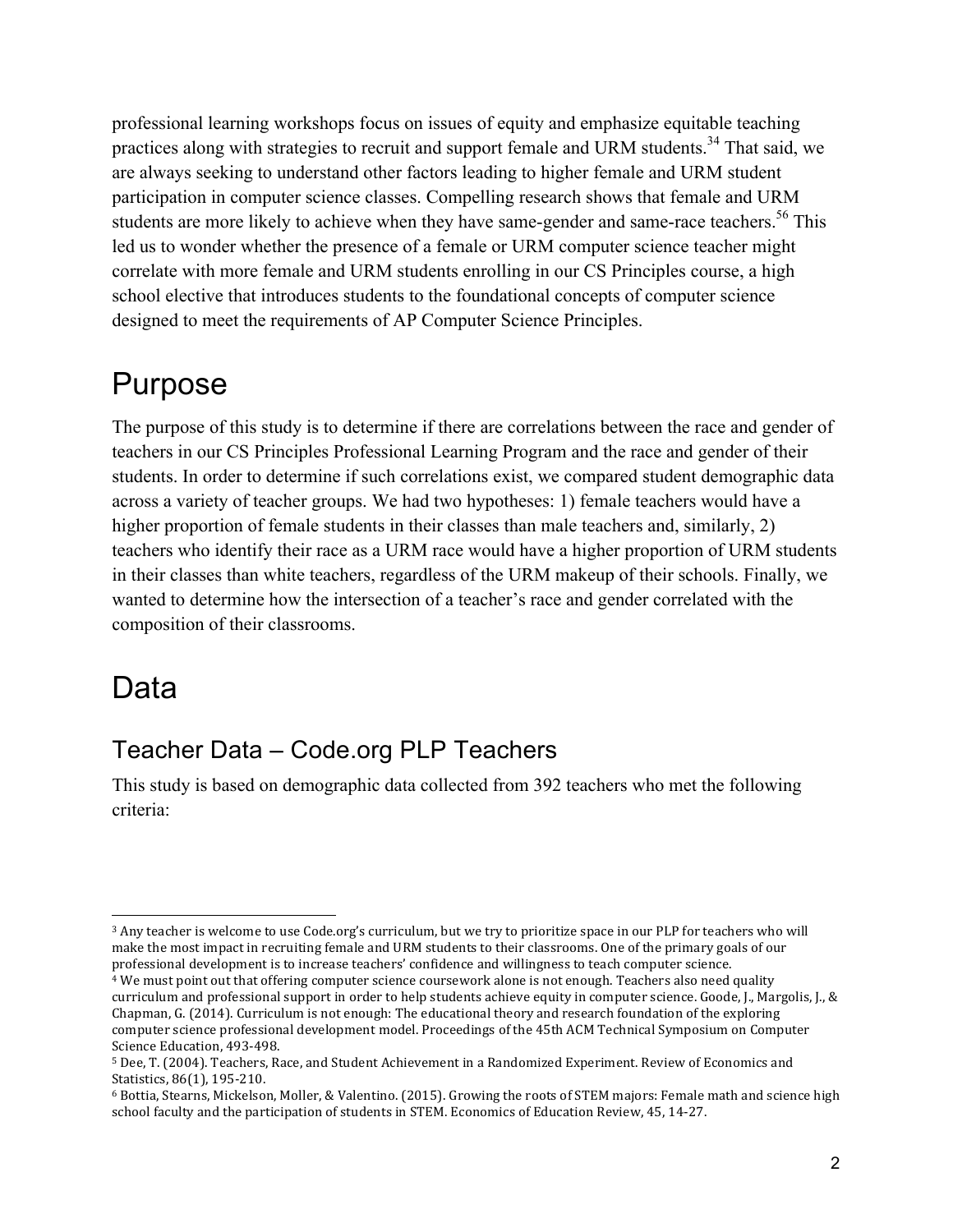- joined the Code.org CS Principles Professional Learning Program (PLP) in summer  $2017^7$  (549 teachers),
- taught at least five students with the CS Principles curriculum through our platform in the 2017-2018 school year<sup>8</sup> (418 teachers),
- and voluntarily self-reported information about their race and gender (392 teachers).

We refer to this group as "Code.org PLP teachers" throughout this paper.

### Student Data - Students in Classrooms with a Code.org PLP **Teacher**

Code.org collects self-reported gender data from all students and self-reported race data from students in the United States who are at least 13 years old<sup>9</sup>. Of the 12,045 students who started the CS Principles curriculum with one of the 392 teachers in this analysis, 9,799 provided their race and  $6,553$  provided their gender<sup>10</sup>. These numbers are shown in the table below disaggregated by teacher race and gender $11$ .

|                               |                        | # Teachers | <b>Students</b><br>per bin | <b>Students</b><br>who<br>provided<br>gender | <b>Students</b><br>who<br>provided<br>race | Median<br><b>Students</b><br>per<br><b>Teacher</b> |
|-------------------------------|------------------------|------------|----------------------------|----------------------------------------------|--------------------------------------------|----------------------------------------------------|
| <b>All Teachers Total</b>     |                        | 392        | 12,045                     | 9,799                                        | 6,553                                      | 23                                                 |
| Asian<br><b>Teachers</b>      | Combined               | 12         | 373                        | 325                                          | 210                                        | 30                                                 |
|                               | <b>Female Teachers</b> | 4          | 108                        | 100                                          | 65                                         | 25                                                 |
|                               | <b>Male Teachers</b>   | 8          | 265                        | 225                                          | 145                                        | 32                                                 |
| <b>URM</b><br><b>Teachers</b> | Combined               | 46         | 1,629                      | 1,220                                        | 760                                        | 25                                                 |
|                               | <b>Female Teachers</b> | 32         | 1,155                      | 771                                          | 479                                        | 25                                                 |
|                               | <b>Male Teachers</b>   | 14         | 474                        | 449                                          | 281                                        | 29                                                 |
| White<br><b>Teachers</b>      | Combined               | 334        | 10,054                     | 8,265                                        | 5,590                                      | 23                                                 |
|                               | <b>Female Teachers</b> | 166        | 5,037                      | 4,110                                        | 2,859                                      | 23                                                 |
|                               | <b>Male Teachers</b>   | 168        | 5,088                      | 4,200                                        | 2,772                                      | 23                                                 |

#### **Table 1: 2017 Code.org CS Principles Professional Learning Program Teachers**

<sup>7</sup> Currently, Code.org doesn't ask teachers on our platform to provide demographic data and 2017 was the first year we collected demographic information from teachers attending our professional learning workshops.

<sup>&</sup>lt;sup>8</sup> Since this analysis was conducted in early 2018, we counted students who started the CS Principles curriculum. We did not filter out students who did not complete the curriculum.

<sup>&</sup>lt;sup>9</sup> Teachers can submit gender information on behalf of students but cannot submit student race information.

 $10$  The discrepancy in the number of students who provide their race vs provide their gender is largely accounted for by the fact that teachers have the option to provide the student's gender, but not their race.

<sup>11</sup> Please note that the Code.org platform allows teachers to co-teach, thereby 'sharing' students. Only 734 students belong to multiple teachers, but, for this reason, the totals are not equal to the summation of the numbers in the more granular cells.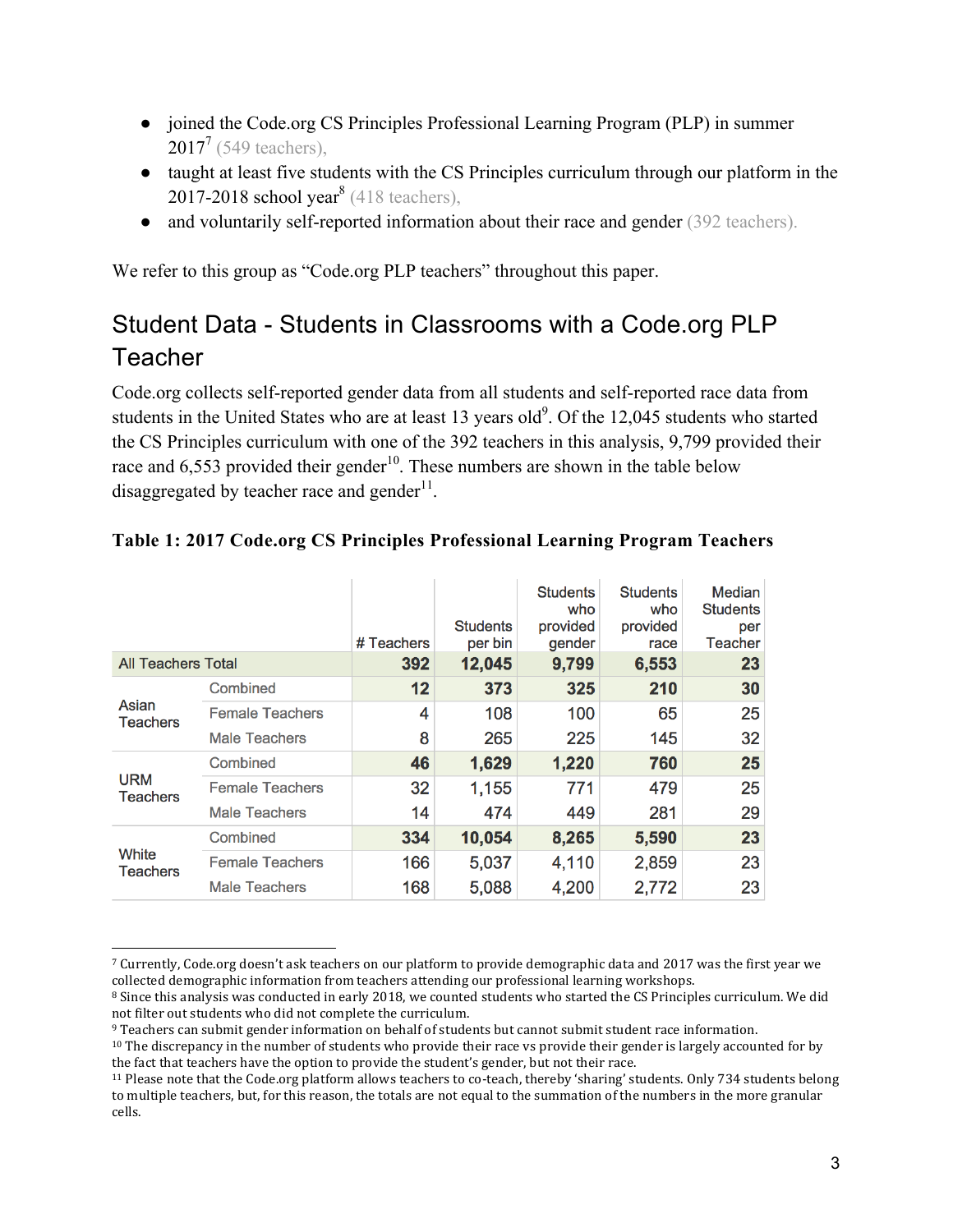#### Racial Categories

At Code.org, students and teachers are considered underrepresented minorities (URM) in computer science if they listed their race as including one or more of the following: "American Indian/Alaska Native", "Black or African American", "Hispanic or Latino", or "Native Hawaiian or other Pacific Islander." Students are considered non-URM if they listed their race as "White," "Asian," or both "White" and "Asian.".

In the following analysis we categorize students as URM or non-URM, whereas we categorize teachers as URM, white, or Asian. We made the decision to categorize students and teachers differently for two reasons. First, Asian Americans are underrepresented in the teaching profession and we wanted to see if any patterns emerged<sup>12</sup>. Second, by separating Asian teachers, we were able to discern discrepancies between white and URM teachers more directly.

#### School Data

In analyzing whether a teacher's race correlates with the proportion of URM students in their classroom, we had to control for the URM proportion of the school. School-level data was obtained from the National Center for Education Statistics  $(NCES)^{13}$ , which provides the most comprehensive and trusted dataset available on student demographic data.

Code.org's race categories do not match perfectly with the NCES race categories. In the NCES dataset, if a student identifies as more than one race, they select the category "two or more races" rather than choosing the races individually. For these students, it is not possible to identify whether one or more of their races would qualify them as a URM student in the Code.org framework. Only 3% of students fall into this category in the NCES data. We decided to count them as part of the URM population of their school, understanding that a small number of them may be Asian and white. If anything, this inflates the number of URM students in the NCES data by a small amount. $^{14}$ 

The parts of our analysis that include school data are based on a subset of 291 teachers (33 URM teachers and 258 white teachers) who met the following criteria:

- taught at a public or charter school included in the NCES school statistics data,
- taught at least five students who reported their race,
- were white or URM (we filtered out the Asian teachers to highlight the difference between URM and white teachers)

 $12$  There are only 12 Asian teachers included in this analysis, as shown in Table 1.

<sup>&</sup>lt;sup>13</sup> U.S. Department of Education, National Center for Education Statistics, Common Core of Data (CCD), "Public Elementary/Secondary School Universe Survey," 2015-16.

<sup>&</sup>lt;sup>14</sup> For comparison, 15% of the Code.org students in this survey report that they are of two or more races, with only 20% of those selecting a combination of "Asian", "White", or "Other".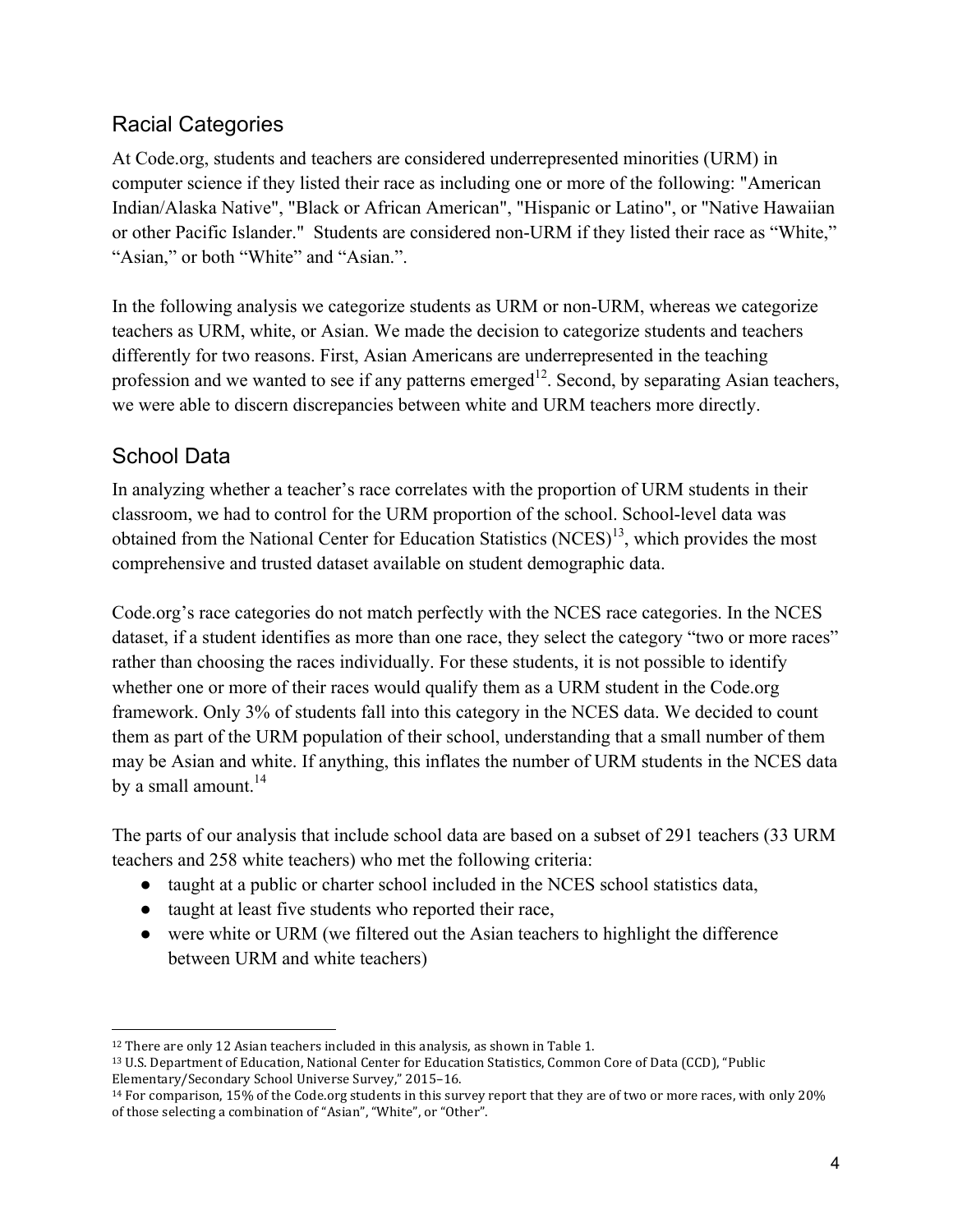Finally, we also filtered out 6 teachers who had students with self-reported race data that was "impossible." These teachers had more URM or non-URM students in their class than in the entire school according to the NCES data $^{15}$ .

# Findings

#### Student-Teacher Gender Correlation

Chart 1 shows that, in our group of CS Principles teachers, female teachers had a higher proportion of female students than male teachers. Of the students reporting their gender, 32.4% were female in female-led classrooms while only 28.6% were female in male-led classrooms. By constructing a confidence interval for the difference of two population proportions we find that we can be 95% confident that the true proportion of female to male students was between 2.0 and 5.7 percentage points higher in female-led Code.org PLP classrooms than in male-led Code.org PLP classrooms.



#### **Chart 1: Percentage Female** S**tudents by Code.org PLP Teacher Gender and Race**

<sup>&</sup>lt;sup>15</sup> We suspect these are teachers who switched schools after signing up for our professional learning program. National statistics show that around 8% of teachers switch schools each year. We suspect that this accounts for the schools where we see more URM students in Code.org classrooms than there are URM students in the school (and vice versa for non-URM students). Of course, our filter does not catch all cases; a small percentage of the remaining teachers will have switched to lower URM schools while others will have switched to higher URM schools.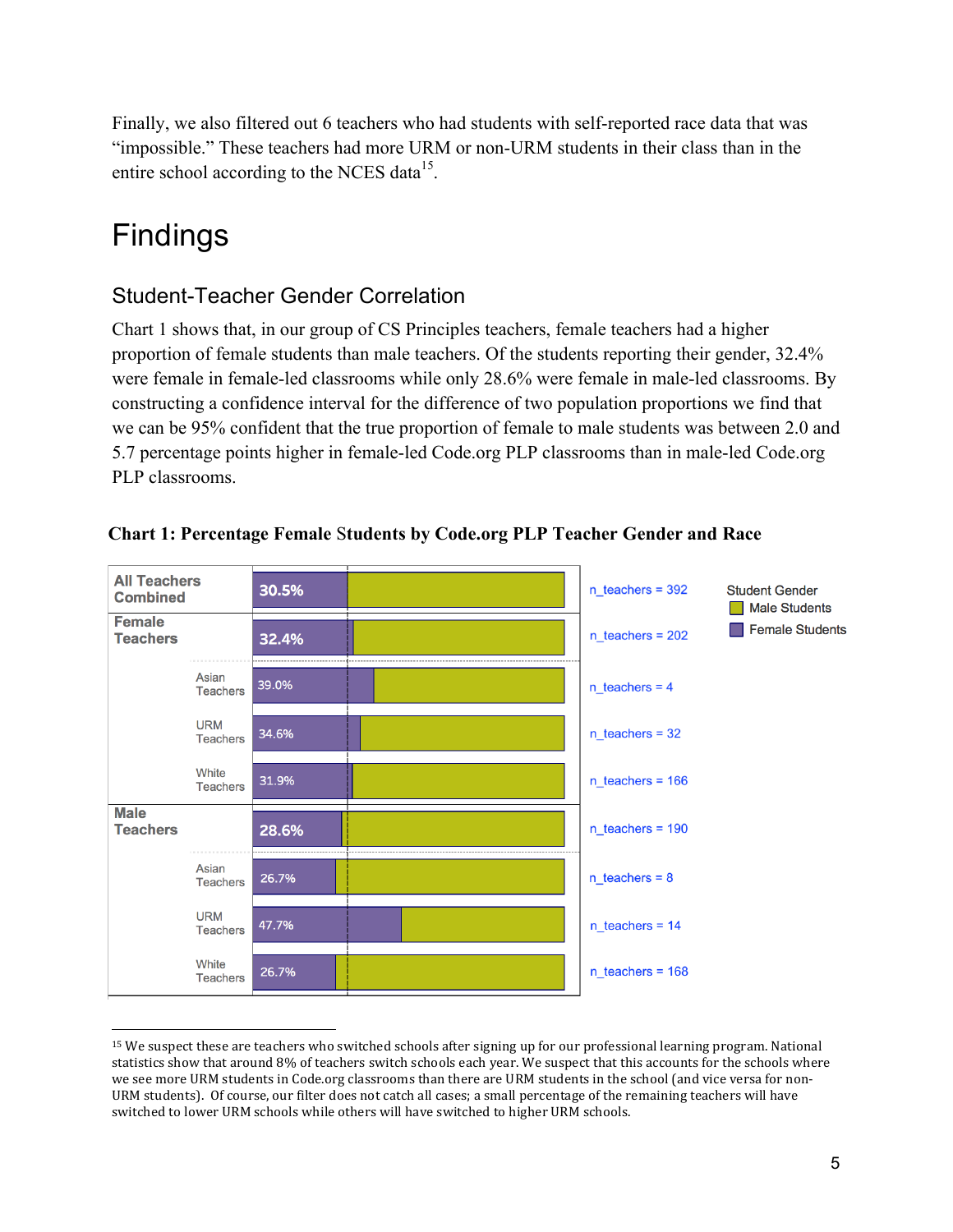Interestingly, when we disaggregate male teachers by race, we find that URM male teachers had a higher proportion of female students in their classrooms than female teachers. White and Asian male teachers had fewer female students in their classrooms than female teachers.



**Chart 2: Percentage Point Difference in Female Enrollment by Code.org PLP Teacher Gender and Race**

Chart 2 shows the difference between female enrollment and the overall female enrollment of 30.5% split by teacher category. For example, female enrollment in classes taught by male URM teachers was 17.1 percentage points higher than the overall female enrollment (i.e. 47.6% female versus the combined proportion of 30.5% female).

|                          | Actual<br>Female<br><b>Students</b> | Actual<br>Male<br><b>Students</b> | Expected<br>Female<br><b>Students</b> | Expected<br>Male<br>Students | <b>Difference</b><br>Actual and<br>Expected | <b>Number</b><br>lof<br><b>Teachers</b> | Avg. Difference<br>Actual and<br>Expected |
|--------------------------|-------------------------------------|-----------------------------------|---------------------------------------|------------------------------|---------------------------------------------|-----------------------------------------|-------------------------------------------|
| Asian Female Teachers    | 39                                  | 61                                | 30.6                                  | 69.4                         | 8.4                                         | 4                                       | 2.11                                      |
| URM Female Teachers      | 267                                 | 504                               | 235.6                                 | 535.4                        | 31.4                                        | 32                                      | 0.98                                      |
| White Female Teachers    | 1311                                | 2799                              | 1256.1                                | 2853.9                       | 54.9                                        | 166                                     | 0.33                                      |
| Asian Male Teachers      | 60                                  | 165                               | 68.8                                  | 156.2                        | $-8.8$                                      | 8                                       | $-1.10$                                   |
| <b>URM Male Teachers</b> | 214                                 | 235                               | 137.2                                 | 311.8                        | 76.8                                        | 14                                      | 5.48                                      |
| White Male Teachers      | 1121                                | 3079                              | 1283.7                                | 2916.3                       | $-162.7$                                    | 168                                     | $-0.97$                                   |

**Table 2: Proportions of female students (chi-squared expected vs actual values)** 

The *p*-value for this chi-squared test is  $\lt$  .001

Table 2 provides the results of a chi-square test of independence of variables. The "expected female students" column contains the number of female students that each group of teachers would contain if there were actually no difference in the proportion of female students between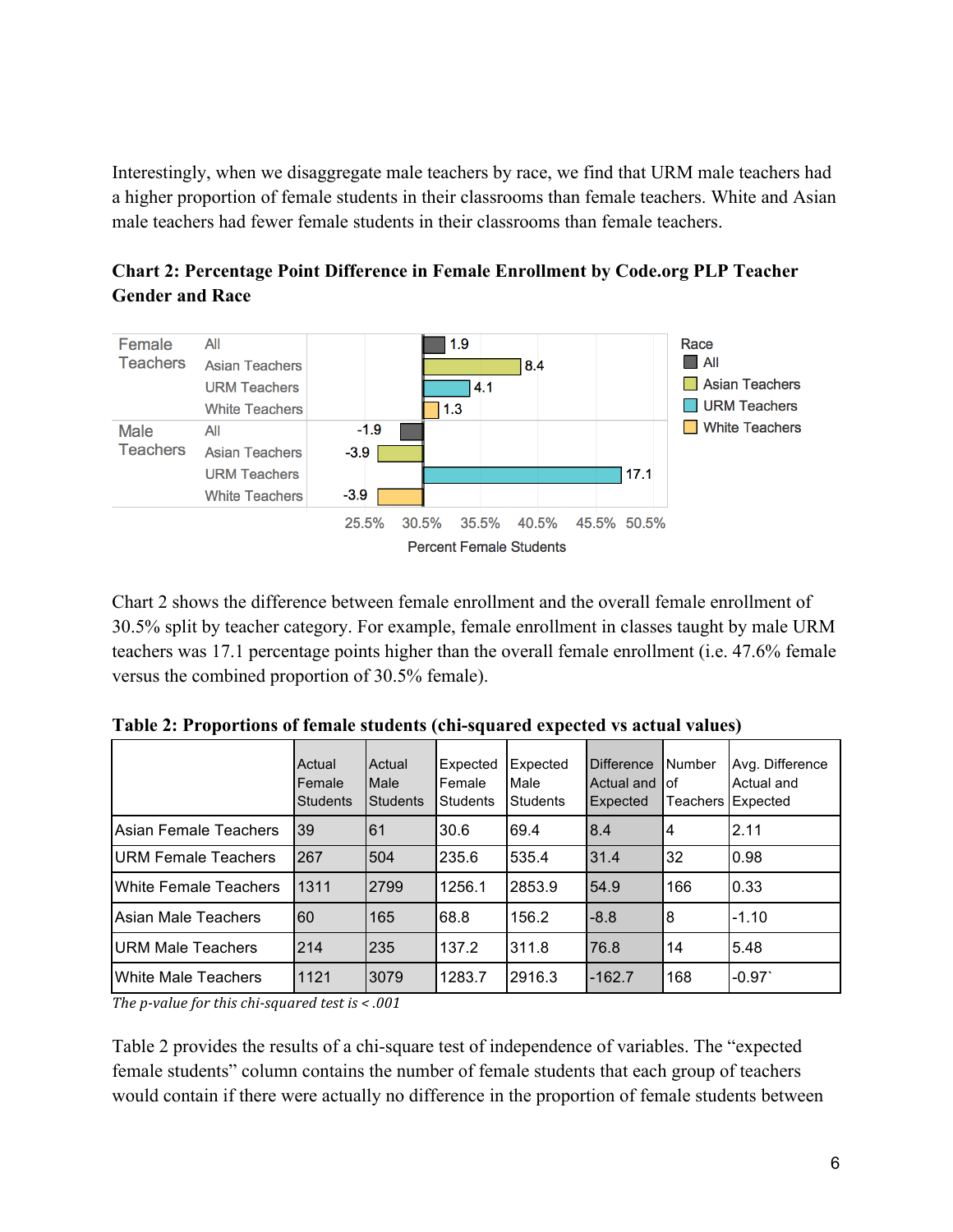the groups. The final column presents the average difference between the actual and expected number of female students. For example, on average, white male teachers have about one fewer female students than would be expected if all groups had the same proportion of female students. Only white and Asian male teachers have fewer female students than expected.

### Student-Teacher Race Correlation

In our group of CS Principles teachers, even when controlling for their school's URM population, URM teachers had more URM students than white teachers.

URM teachers are more likely to teach at a school with a high proportion of URM students than are white teachers. For this reason, we controlled for the URM proportion at the school when we evaluated whether there is a correlation between teacher race and student race in our sample of professional learning program teachers.



**Chart 3: School URM vs. Code.org CS Principles PLP Teachers' Classroom URM**

Chart 3 depicts URM teachers clustering in high URM schools and white teachers clustering in low URM schools, confirming that URM teachers are indeed more likely to teach in high URM schools. It also confirms that the proportion of URM students at the school explains most of the variation in percentages of URM students in Code.org PLP CS Principles classrooms. The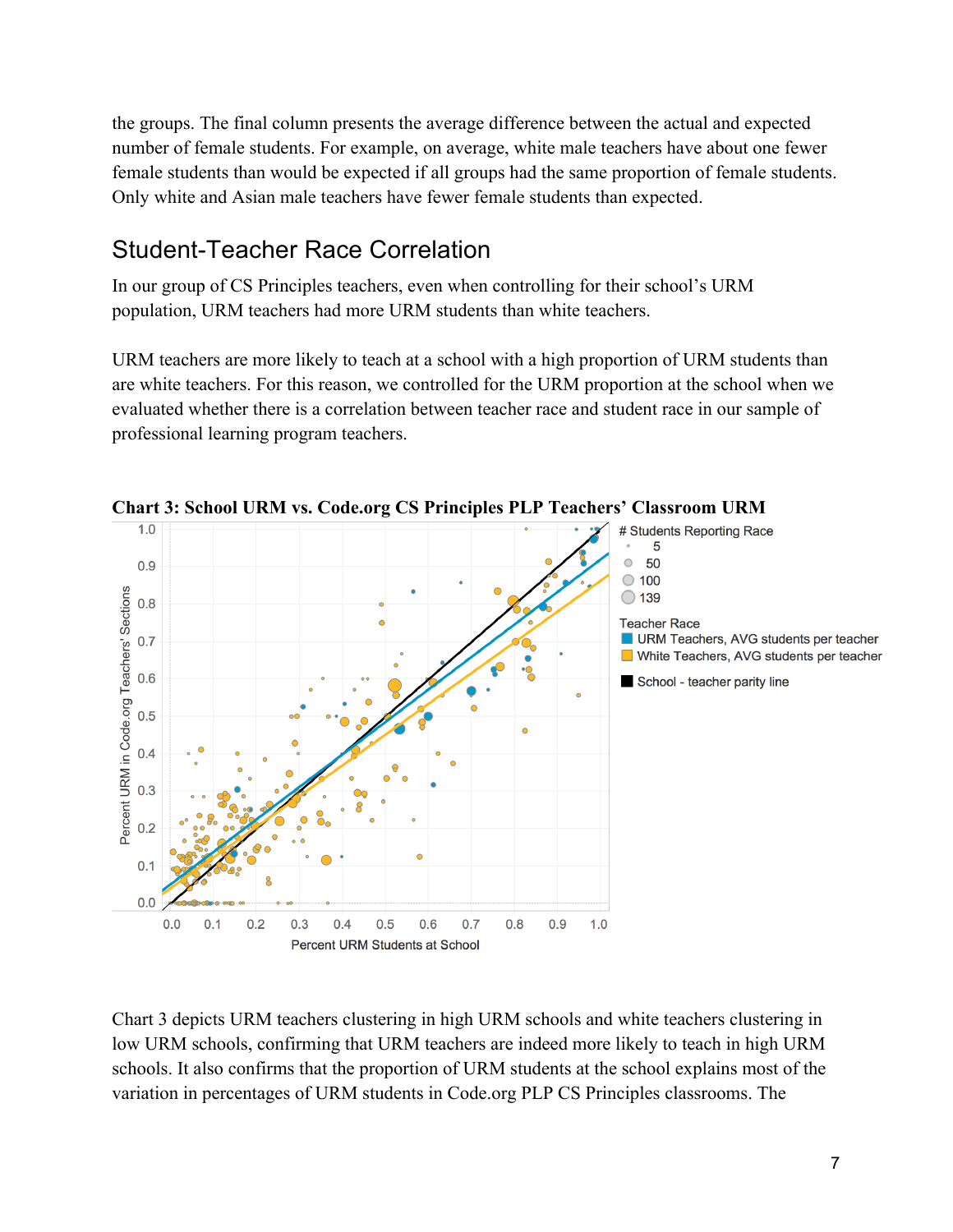combined regression has an  $\mathbb{R}^2$  value of 0.799, indicating that 79.9% of the variation in percentage of URM students in PLP Code.org classrooms is explained by the percentage of URM students at the school.

The regression lines show that the URM teachers in our sample tended to have a higher percentage of URM students in their classrooms than white teachers did, regardless of the percentage of URM students at the school. The difference increases as the percentage of URM students in the school increases -- in the lowest URM schools, URM teachers are expected to have classrooms with about the same percentage of URM students as white teachers but are expected to have 4.5 percentage points more URM students in the highest URM schools.

**Table 3: School URM vs Classroom URM in Code.org Professional Learning Program Teachers' Classrooms (regression values)**

| Teacher Race | <b>Term</b>                            | <b>Value</b> | StdErr  t-value |       | p-value  |
|--------------|----------------------------------------|--------------|-----------------|-------|----------|
|              | White Teachers School URM Percent      | 0.823        | 0.029           | 28.11 | < 0.0001 |
|              | Intercept                              | 0.039        | 0.011           | 3.68  | 0.00028  |
|              | <b>URM Teachers School URM Percent</b> | 0.869        | 0.082           | 10.62 | < 0.0001 |
|              | Intercept                              | 0.050        | 0.058           | 0.86  | 0.397    |

Table 3 provides the parameters used to generate the regression lines shown in Chart 3 and their related statistics.

At schools with lower URM proportions, the proportions of URM students in the Code.org teachers' classrooms tend to be higher than that of the school. However, in schools with higher URM proportions, the proportions of URM students in Code.org teachers' classrooms tend to be below that of the school's. It is also worth noting that according the NCES data, 50% of all schools in the US have less than 25% URM.

| <b>Term</b>        | Value | <b>StdErr</b> | t-value | p-value | 95% C.I.                                |
|--------------------|-------|---------------|---------|---------|-----------------------------------------|
| (Intercept)        | 0.038 |               |         |         | $0.010$ 3.609 0.0003 [0.017, 0.058]     |
| School URM Percent | 0.828 |               |         |         | $0.028$ 30.023 < 0.00002 [0.774, 0.882] |
| Teacher is URM     | 0.039 | 0.025         | 1.550   |         | $0.121$   [-0.010, 0.088]               |

**Table 4: Code.org PLP Teachers' Classroom URM proportion (multivariate regression)**

In considering whether these differences can be generalized to all teachers in the CS Principles Professional Learning Program, we fit a multivariate linear regression model to predict the URM percentage of teachers' classrooms with two explanatory variables: a binary 'teacher is URM' variable as well as the URM percentage of the school. The results are presented in Table 4. The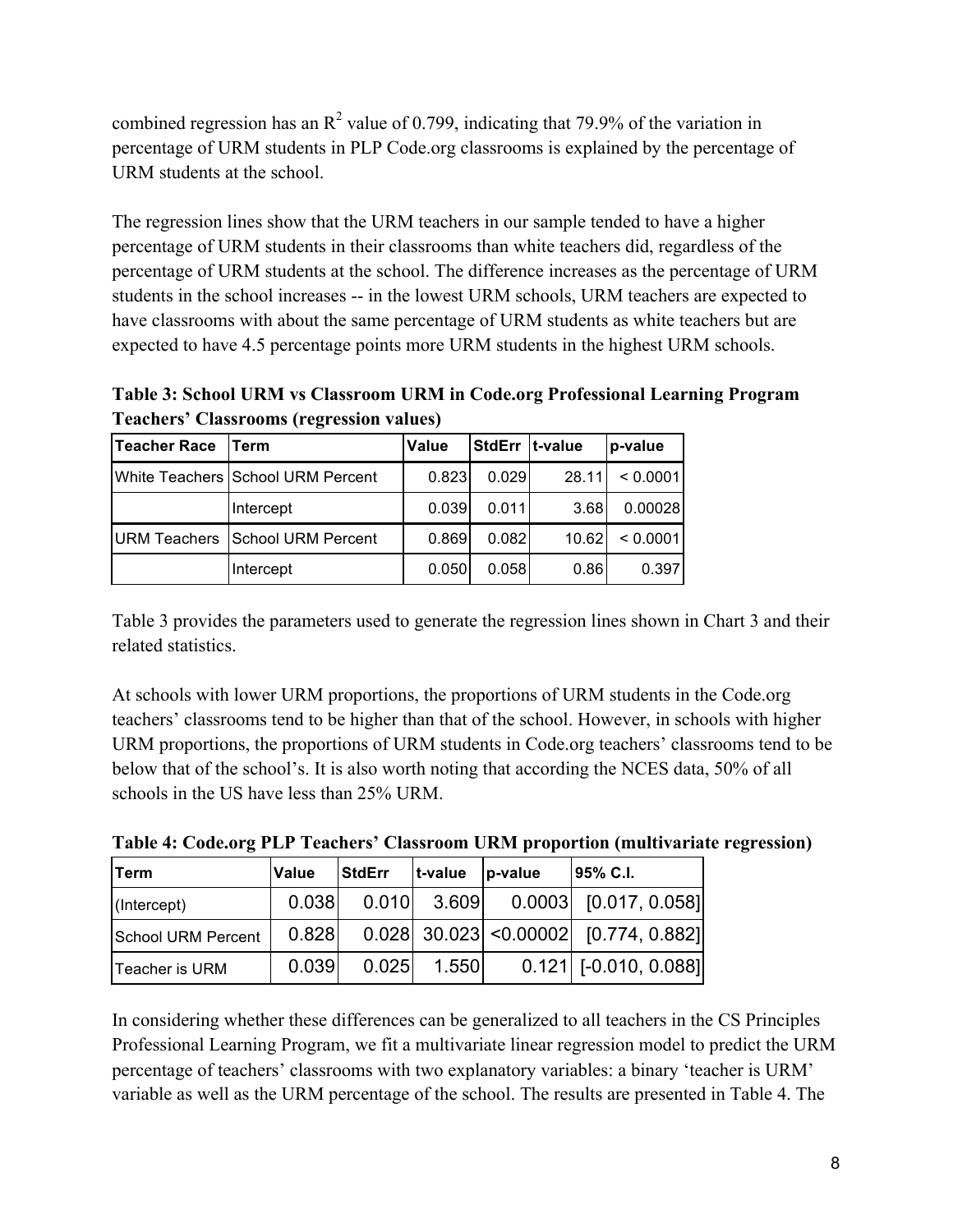coefficient on the 'teacher is URM' term was 0.039, indicating that URM teachers are expected to have 3.9 percentage points more URM students in their classrooms than white teachers. However, the p-value on this coefficient is 0.121, meaning that there is a 12.1% chance that we would see these results if there were actually no difference between URM and white teachers. While not statistically significant at the 0.05 level, this finding is encouraging and suggests that further research with a larger sample size may uncover a significant relationship between teacher URM status and the URM proportion of their classrooms<sup>16</sup>.

#### Limitations

One limitation on this study is that the race and gender information we collect is self-reported and voluntary. Our analyses assume that students of all races and genders report their demographic information at the same rate.

We only have data from teachers who joined the Professional Learning Program in 2017, meaning that we are unable to assess the impact of teaching CS Principles over multiple years might have. We hope that teachers who succeed in making their computer science classrooms welcoming and supportive of female and URM students will see the number of those students who enroll in their course increase year over year. Furthermore, strategies for recruiting diverse sets of students to classes are discussed during the Code.org professional learning workshop and teachers will have a chance to actively recruit underrepresented students before their second year of teaching.

Finally, the findings in this paper cannot be applied to high school computer science teachers more generally. The teachers in this study are sampled from the population of CS Principles teachers who have joined the Code.org Professional Learning Program and are therefore not representative of the larger population of computer science teachers. Teachers either apply for Code.org professional learning on their own, or as part of a regional cohort, but are given preferential admission if they teach at a high needs or high URM school. Due to this selection process, the teachers for whom we have data might prioritize classroom diversity more than the general population of teachers.

# Conclusion and implications

Code.org strives to create equity in computer science education by reaching groups of students who are underrepresented in computer science, including girls and students from

<sup>&</sup>lt;sup>16</sup> For example, in order to achieve 80% power for the 'teacher is URM' coefficient at a significance level of 0.05 if we would need to increase the number of observed teachers from 329 to 1567. This number was calculated with MBESS package in R, where Rho2.Y\_X is the R<sup>2</sup> of the model including the predictor in question and Rho2.Y\_X.without.j is the R<sup>2</sup> of the model when excluding the predictor in question: ss.power.reg.coef(Rho2.Y\_X = 0.8007, Rho2.Y\_X.without.j = 0.7997, p  $= 2$ , desired.power  $= 0.80$ , alpha.level  $= 0.05$ )